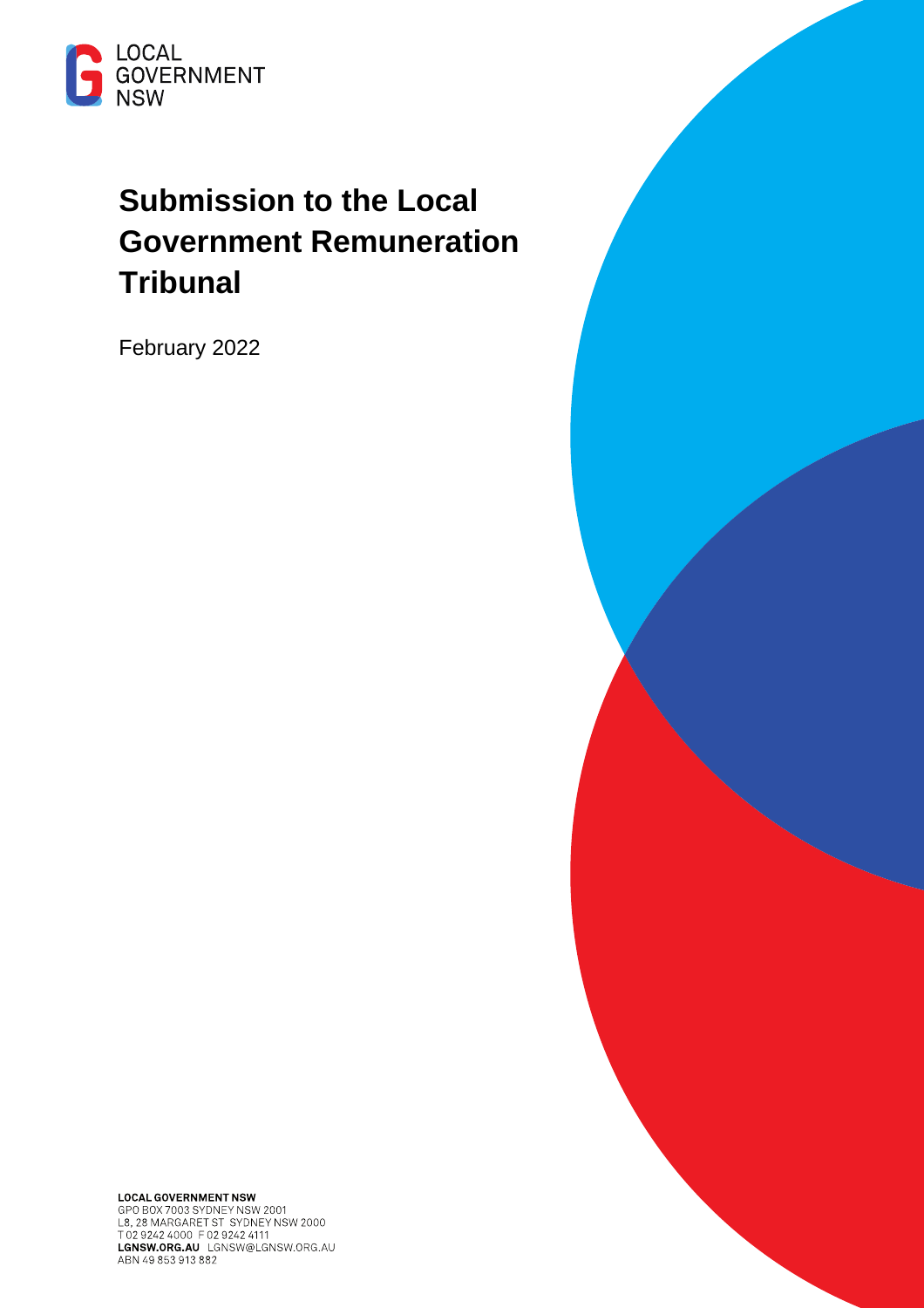

# Table of Contents

| THE INTRODUCTION OF SUPERANNUATION FOR MAYORS AND COUNCILLORS3                                                                                                  |  |
|-----------------------------------------------------------------------------------------------------------------------------------------------------------------|--|
|                                                                                                                                                                 |  |
|                                                                                                                                                                 |  |
| WAGE INCREASES UNDER THE LOCAL GOVERNMENT (STATE) AWARD 2020: 5                                                                                                 |  |
|                                                                                                                                                                 |  |
| COMPARISON OF FEES PAID TO NSW MAYORS/COUNCILLORS AND FEES PAID TO                                                                                              |  |
| CHAIRPERSON/DIRECTORS OF GOVERNMENT BODIES AND NOT-FOR-PROFIT ORGANISATIONS: 9<br>COMPARISON OF FEES PAID TO NSW MAYORS/COUNCILLORS AND QLD MAYORS/COUNCILLORS: |  |
| COMPARISON OF FEES PAID TO NSW MAYORS/COUNCILLORS AND THE SALARIES OF NSW MPS:                                                                                  |  |
|                                                                                                                                                                 |  |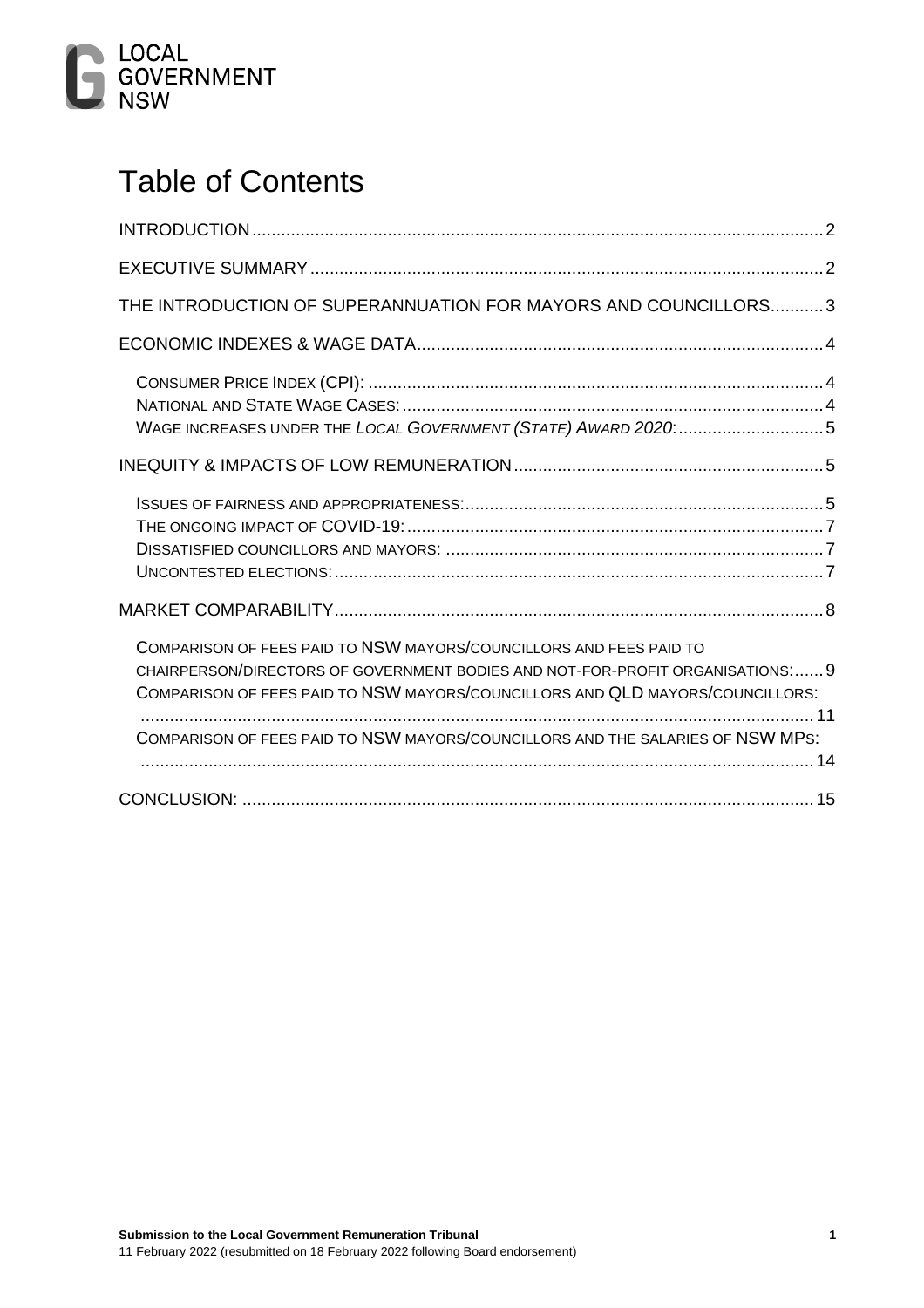

## <span id="page-2-0"></span>**Introduction**

Local Government NSW ("LGNSW") is the peak body for Local Government in NSW and represents the interests of NSW councils, county councils, joint organisations and regional organisations of councils.

LGNSW is registered as an industrial organisation of employers under the *Industrial Relations Act 1996* (NSW) and separately under the *Fair Work (Registered Organisations) Act 2009* (Cth).

LGNSW makes this submission pursuant to s 243(2)(b) of the *Local Government Act 1993*  (NSW) ("Act").

LGNSW thanks the Tribunal for the opportunity to provide this submission.

## <span id="page-2-1"></span>**Executive Summary**

The Tribunal is required by s 242A of the Act to give effect to the NSW State Government's Public Sector Wages Policy ("Wages Policy") when determining the maximum and minimum fees to be paid to mayors and councillors. Currently, clause 3.1 of the Wages Policy limits any increase in remuneration or other conditions of employment to a maximum of 2.5%.

LGNSW submits that an increase in mayor and councillor remuneration of 2.5% is inadequate and does not address the historical undervaluation of work performed by mayors and councillors and the substantial expansion of their responsibilities and accountability in recent years. Therefore, in recognition of the obligations incumbent on the Tribunal with respect to the Wages Policy, LGNSW's strong submission remains that it is essential that the Tribunal increase the minimum and maximum fees payable to mayors and councillors by 2.5%. This submission sets out the basis for LGNSW's argument in support of the increase in three parts.

The first part of this submission refers to economic and wage data relevant to mayors and councillors. We demonstrate that even if the maximum available increase of 2.5% were to be granted, mayors and councillors would still experience an overall reduction in remuneration in real terms due to higher rates of inflation. We submit that the Tribunal must grant the maximum available increase to limit the reduction in remuneration of mayors and councillors in real terms and to halt the growing disparity in the remuneration of mayors and councillors relative to the rest of local government, the public sector, and other working Australians.

LGNSW has analysed economic data from the past 12 months, empirical research from the Australian National University (ANU) and wage data for directors and chairpersons of not-forprofits (NFPs) and government bodies, members of NSW parliament and mayors and councillors in Queensland.

The second part of this submission refers to empirical research from the Australian National University and the alarming incidence of uncontested elections in the 2021 local government election. The inadequate remuneration paid to mayors and councillors is undermining democratic and representative local government. It is readily apparent that the high incidence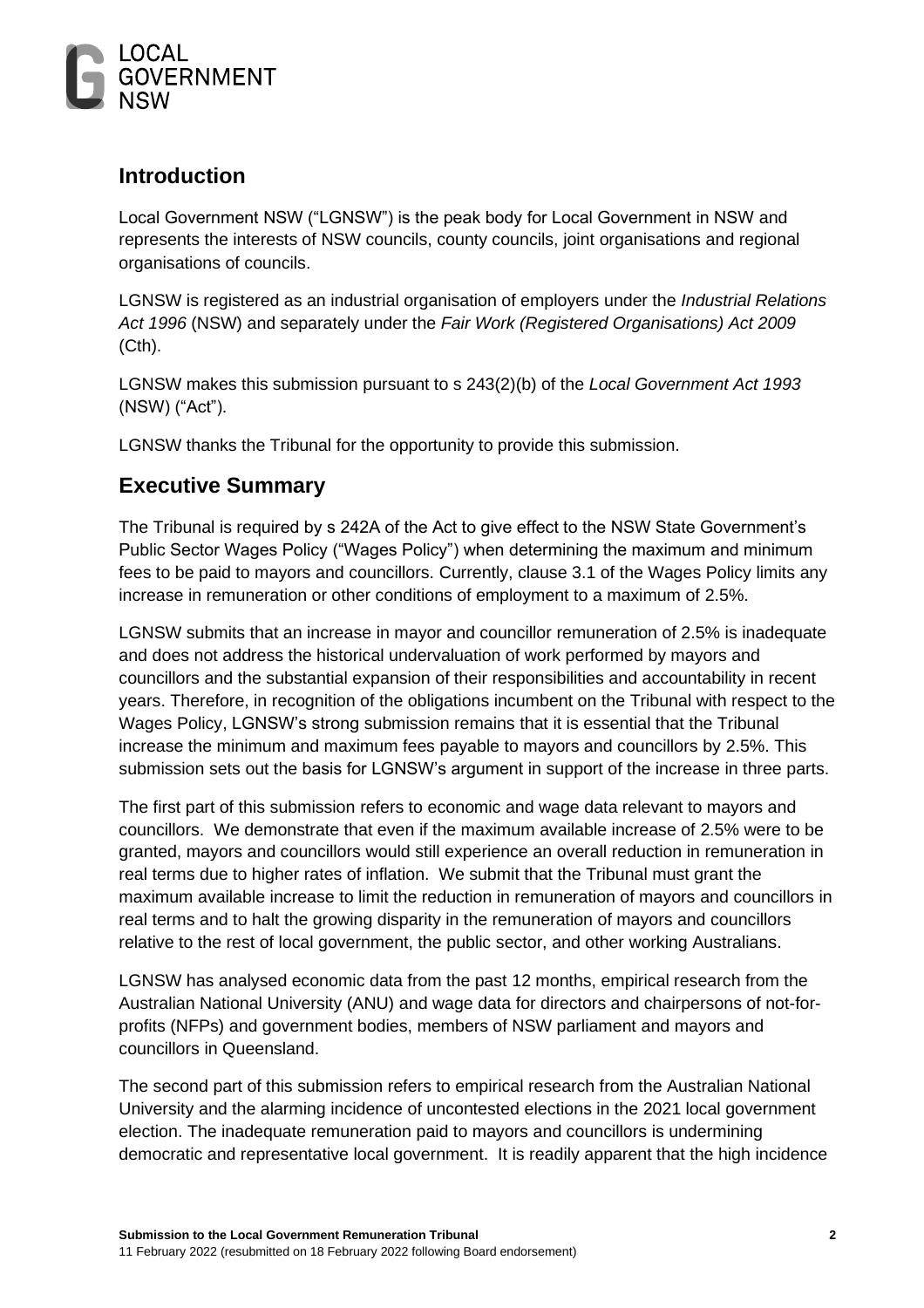

of unpaid and undervalued work which is required to be performed by mayors and councillors is leading to an increasing number of people choosing not to become elected representatives.

Finally, the third part of this submission compares the minimum and maximum rates of NSW mayor and councillor remuneration to the remuneration of directors and chairpersons of comparable government bodies and not-for-profits, mayors and councillors in Queensland and members of the NSW Parliament. The great disparity of remuneration identified in each of these categories identifies that the remuneration of NSW mayors and councillors is radically out of touch with all comparable sectors.

## <span id="page-3-0"></span>**The Introduction of Superannuation for Mayors and Councillors**

Section 254B of the Act provides:

*"254B Payment for superannuation contributions for councillors*

- *(1) A council may make a payment (a superannuation contribution payment) as a contribution to a superannuation account nominated by a councillor, starting from the financial year commencing 1 July 2022.*
- *(2) The amount of a superannuation contribution payment is the amount the council would have been required to contribute under the Commonwealth superannuation legislation as superannuation if the councillor were an employee of the council.*
- *(3) A superannuation contribution payment is payable with, and at the same intervals as, the annual fee is payable to the councillor.*
- *(4) A council is not permitted to make a superannuation contribution payment—*
	- *(a) unless the council has previously passed a resolution at an open meeting to make superannuation contribution payments to its councillors, or*
	- *(b) if the councillor does not nominate a superannuation account for the payment before the end of the month to which the payment relates, or*
	- *(c) to the extent the councillor has agreed in writing to forgo or reduce the payment.*
- *(5) The Remuneration Tribunal may not take superannuation contribution payments into account in determining annual fees or other remuneration payable to a mayor or other councillor….*

(emphasis added)*"*

It is clear from the above that:

- 1) The payment of superannuation to mayors and councillors is not automatic, a resolution by the council is required;
- 2) Even if a council passes a resolution to afford its mayor and councillors the benefit of superannuation (in addition to their councillor fee), the earliest possible date that such benefit can be received is from 1 July 2022;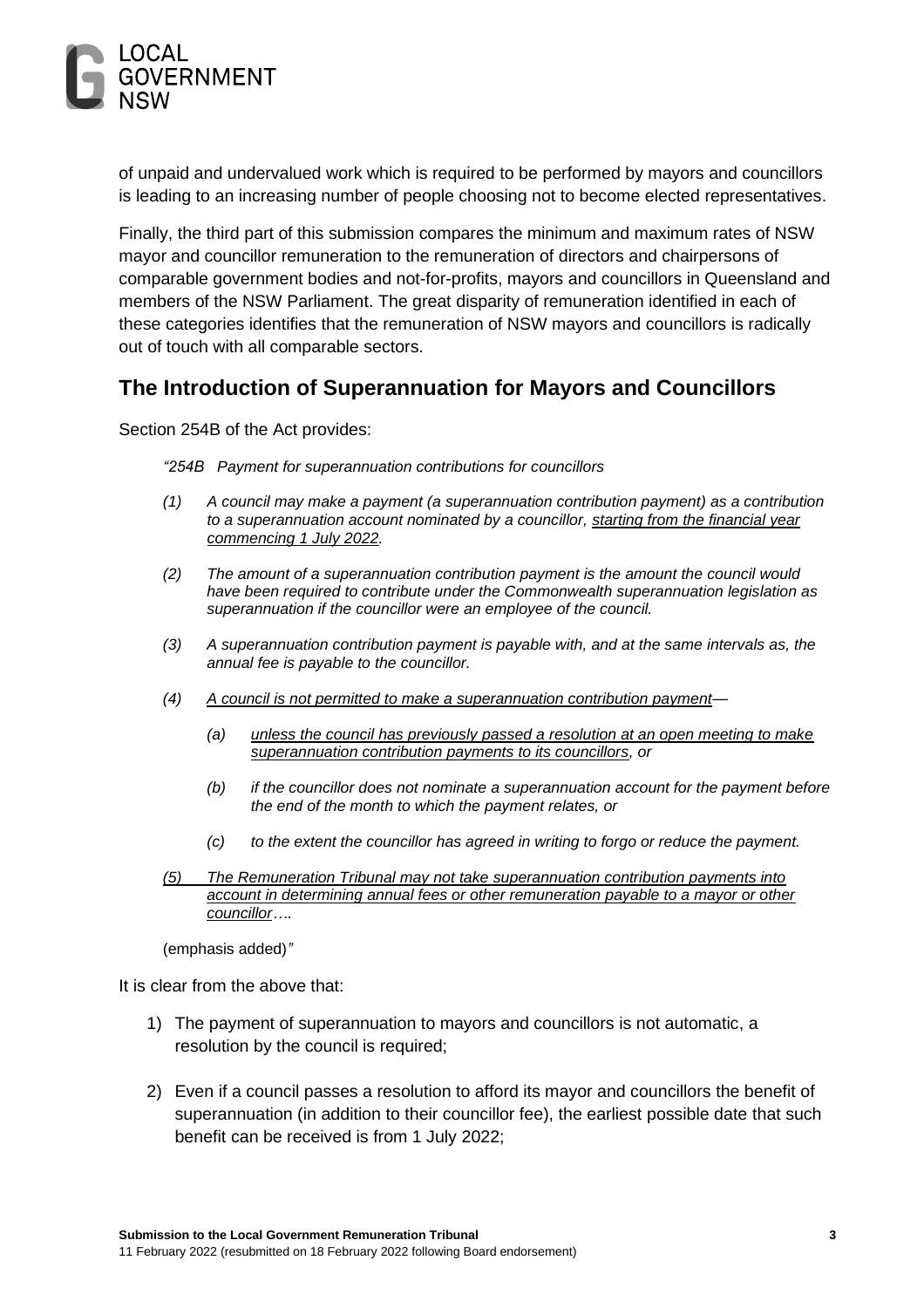

- 3) As mayors and councillors are unable to be paid superannuation (in addition to their councillor fee) until 1 July 2022, the earliest possible date that they can benefit from an *increase* in superannuation guarantee contributions (SGC) is from 1 July 2023; and
- 4) The Tribunal is not permitted to take superannuation contribution payments into account when determining annual fees or other remuneration payable to a mayor or other councillor.

Therefore, the hypothetical possibility that some mayors and councillors may receive superannuation (in addition to their councillor fee) from 1 July 2022 and may receive an increase in superannuation from 1 July 2023 (in addition to their councillor fee) are not matters that the Tribunal can have regard to as part of the current review of the fees payable to mayors and councillors.

## <span id="page-4-0"></span>**Economic Indexes & Wage Data**

#### <span id="page-4-1"></span>**Consumer Price Index (CPI):**

In the year to December 2021, the Consumer Price Index (Australia, All Groups) rose by 3.5%<sup>1</sup> . The CPI rose by 1.3% in the December quarter alone. The Australian Bureau of Statistics noted that underlying this CPI increase is a 2.6% increase of trimmed mean annual inflation (which excludes large price rises and falls). This is the highest rate of inflation in any twelve-month period since the end of the 2013 to 2014 financial year.

#### <span id="page-4-2"></span>**National and State Wage Cases:**

On 16 June 2021 a Full Bench of the Fair Work Commission awarded a 2.5% increase to the national minimum wage and the minimum rates of pay for Modern Awards. A Full Bench of the NSW Industrial Relations Commission followed suit on 13 October 2021.

Many employees in local government in NSW are covered by industrial awards which will see their wages increase by 2.5% in accordance with the State Wage Case.

In the summary of its decision, the Full Bench of the Fair Work Commission noted that it's Expert Panel:

acknowledged that awarding an increase which is less than increases in prices and living costs would amount to a real wage cut…For some households such an outcome would lead to further disadvantage and may place them at greater risk of moving into poverty.<sup>2</sup>

Applying the Expert Panel's reasoning to the matter of councillor and mayoral remuneration identifies that any determination other than the maximum increase will result in a reduction in remuneration in real terms.

<sup>1</sup> Australian Bureau of Statistics, 'Consumer Price Index', *Price Indexes and Inflation* (Web Page, 25 January 2022) <Consumer Price Index, Australia, December 2021 | Australian Bureau of Statistics [\(abs.gov.au\)>](https://www.abs.gov.au/statistics/economy/price-indexes-and-inflation/consumer-price-index-australia/dec-2021).

<sup>2</sup> *Annual Wage Review 2020–21* [2021] FWCFB 3501, Summary of Decision [22].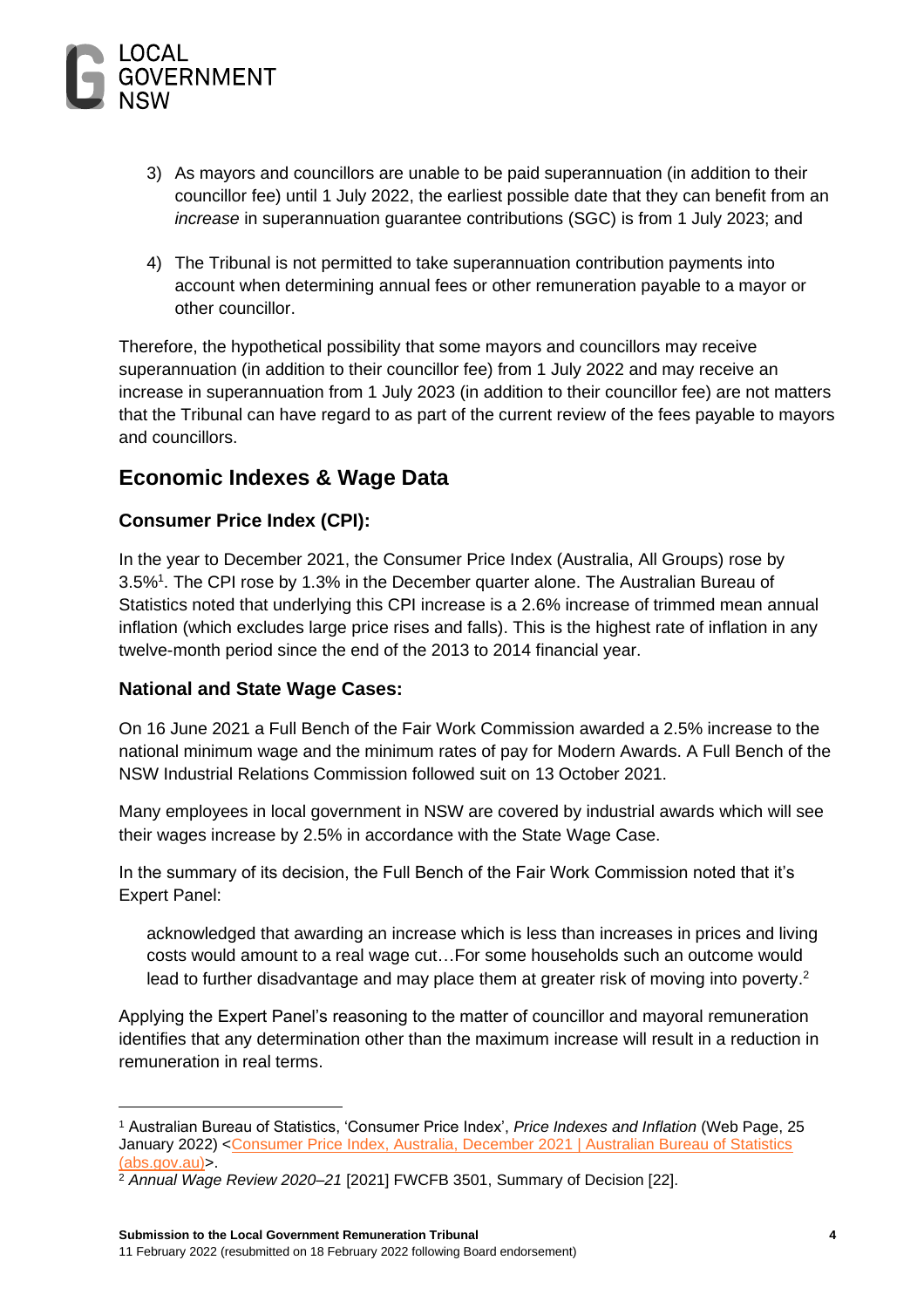

#### <span id="page-5-0"></span>**Wage increases under the** *Local Government (State) Award 2020***:**

The *Local Government (State) Award 2020* (the "Award") is the primary industrial instrument for local government in NSW, and most employees in the sector are covered under this Award. From the first pay period to commence on and from 1 July 2022, all employees covered by the Award will receive a 2.0% wage increase. They will also receive a 0.5% increase in SGC on top of the Award wage increase. LGNSW also notes that the Tribunal awarded no increase in mayor and councillor fees in 2020 (Award wages increased by 1.5% in 2020).

## <span id="page-5-1"></span>**Inequity & Impacts of Low Remuneration**

#### <span id="page-5-2"></span>**Issues of fairness and appropriateness:**

In preparing this submission LGNSW has met with Associate Professor Jakimow of the Australian National University to discuss her research paper "*Councillor perspectives on the (in)adequacy of remuneration in NSW local government: Impacts on well-being, diversity and quality of representation*" (the "ANU Paper"). The ANU Paper is attached at "**Annexure A**". The research methodologies utilised included 1114 emails to NSW councillors and mayors inviting participation in an online survey (the "Survey"), to which 389 completed responses were received, and interviews with 24 councillors conducted between January and June 2021.

A key finding of the ANU Paper was that "current remuneration levels are perceived as inadequately reflecting the extent and nature of council work." This finding is derived from the Survey's results, in which the disconnect between workload and remuneration was identified as the most frequent argument for increasing the current rate.

The Survey asked participants the number of hours worked by them in their capacity as a councillor each week, and the following table extracted from the ANU Paper illustrates the results:

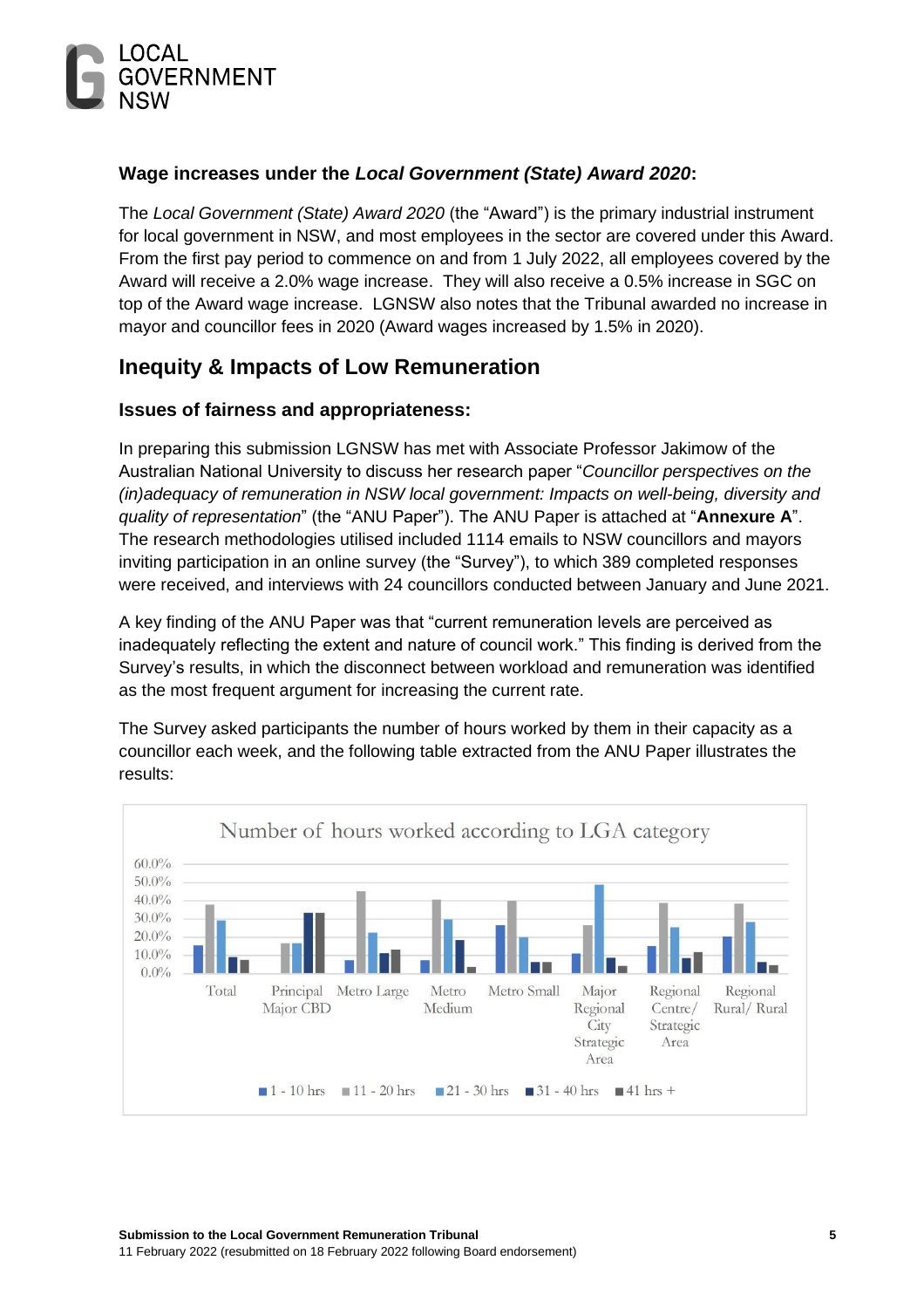

The reality that remuneration levels are unfair and inappropriate for the nature and extent of council work is further established by a comparison of weekly hours of work against the National Minimum Wage.

As of 1 July 2021, the National Minimum Wage is \$20.33 per hour or \$772.60 per week.<sup>3</sup> The table below references the data above against the minimum and maximum fees payable to councillors. Where a column is marked by a red "x" it is possible that the councillors being represented in that column are being paid less than the National Minimum Wage. Where a column is marked by a black "x" it is possible that the councillors being represented in that column are being paid less than the National Minimum Wage, even if the calculations assume that all such councillors are being paid the maximum amount allocated to their LGA category.



*Note: The red "x" marking the 11-20 hrs column for "Principal Major CBD" only refers to councilors from the Major CBD LGA category.* 

It must also be noted that the figure above does not take into account superannuation contributions, to which councillors are not automatically entitled, or any forms of leave that are enjoyed by all other permanent employees across the nation. It also doesn't reflect other detriments of council work such as the time and financial expenses of running election campaigns or the fact that councillors and mayors are not covered by their respective council's workers compensation insurance and often must take out their own personal accident/injury insurance.

A participant in the Survey identified that they "could put the same hours in as a checkout operator at Woolworths and be financially better off with far less stress and responsibility." The frightening reality is that the table above indicates that this statement is likely to be true for most councillors in NSW.

<sup>&</sup>lt;sup>3</sup> Fair Work Ombudsman, 'Minimum Wages', Pay & Wages (Web Page, November 2021) <Minimum wages - [Fair Work Ombudsman>](https://www.fairwork.gov.au/pay-and-wages/minimum-wages).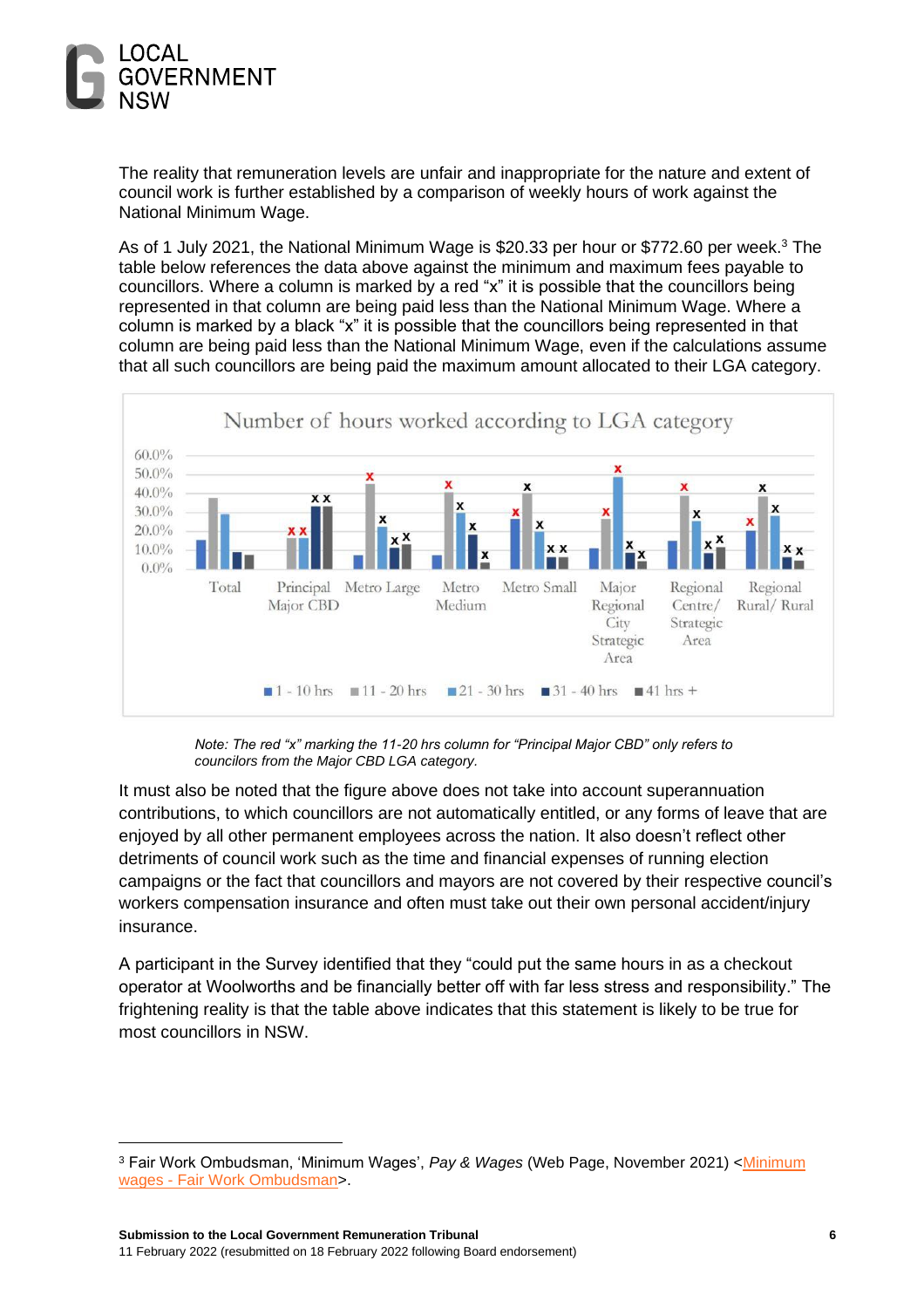

#### <span id="page-7-0"></span>**The ongoing impact of COVID-19:**

Notwithstanding the comparatively low remuneration for mayors and councillors in NSW in the absence of the effects of COVID-19, councillors in local government areas considered 'COVID hotspots' reported significant increases in workloads in 2021. The ANU Paper notes an increase in community expectations of councillors due to "border closures and covid-related health orders". Based on the 389 responses from NSW councillors sitting as at October 2021, 2.1% reported working an additional 16 hours or more per week due to COVID--related enquiries, while 5.1% reported working an additional 6-15 hours per week in 2021 for the same reason. While those figures may not appear 'significant', other councillors still reported increases in responsibilities due to COVID-related enquiries but noted an offset by the time saved from decreased travel and online meetings. Notwithstanding time saved in some areas due to most councillors working from home in 2021, the ANU Paper indicates increases in roles and responsibilities of councillors due to COVID-related enquiries and an expansion of community expectations of councillors.

#### <span id="page-7-1"></span>**Dissatisfied councillors and mayors:**

The result of unfair and inappropriate wages is that councillors and mayors are becoming dissatisfied with their council work at a rapidly increasing rate. The following table extracted from the Paper sets out participant perceptions on the appropriateness of their remuneration:



Figure 1: Opinion as to the appropriateness of current remuneration rates - percentage of respondents

The majority (58%) of respondents identified that the rate of remuneration is "far too low and should be increased" and the vast majority (81%) agreed that the current rates are not appropriate.

Many participants identified that remuneration was an issue of fairness. Another identified that "The remuneration is insulting. The role is commensurate with being a Director of an ASX listed company". Other participants described the rate of pay as "disgusting", "a disgrace" and "insulting". Finally, the Paper notes that one respondent appropriately summed up the theme of responses by stating that "being a local councillor is a demanding role that consumes a great deal of time if it is being done well it should attract a fair and reasonable rate of remuneration."

The overwhelming opinion of the sector is that current councillor remuneration rates are not fair or reasonable.

#### <span id="page-7-2"></span>**Uncontested elections:**

In the 2016/2017 local government elections, only two NSW councils (Carrathool Shire Council and Coolamon Shire Council) had wards that were uncontested.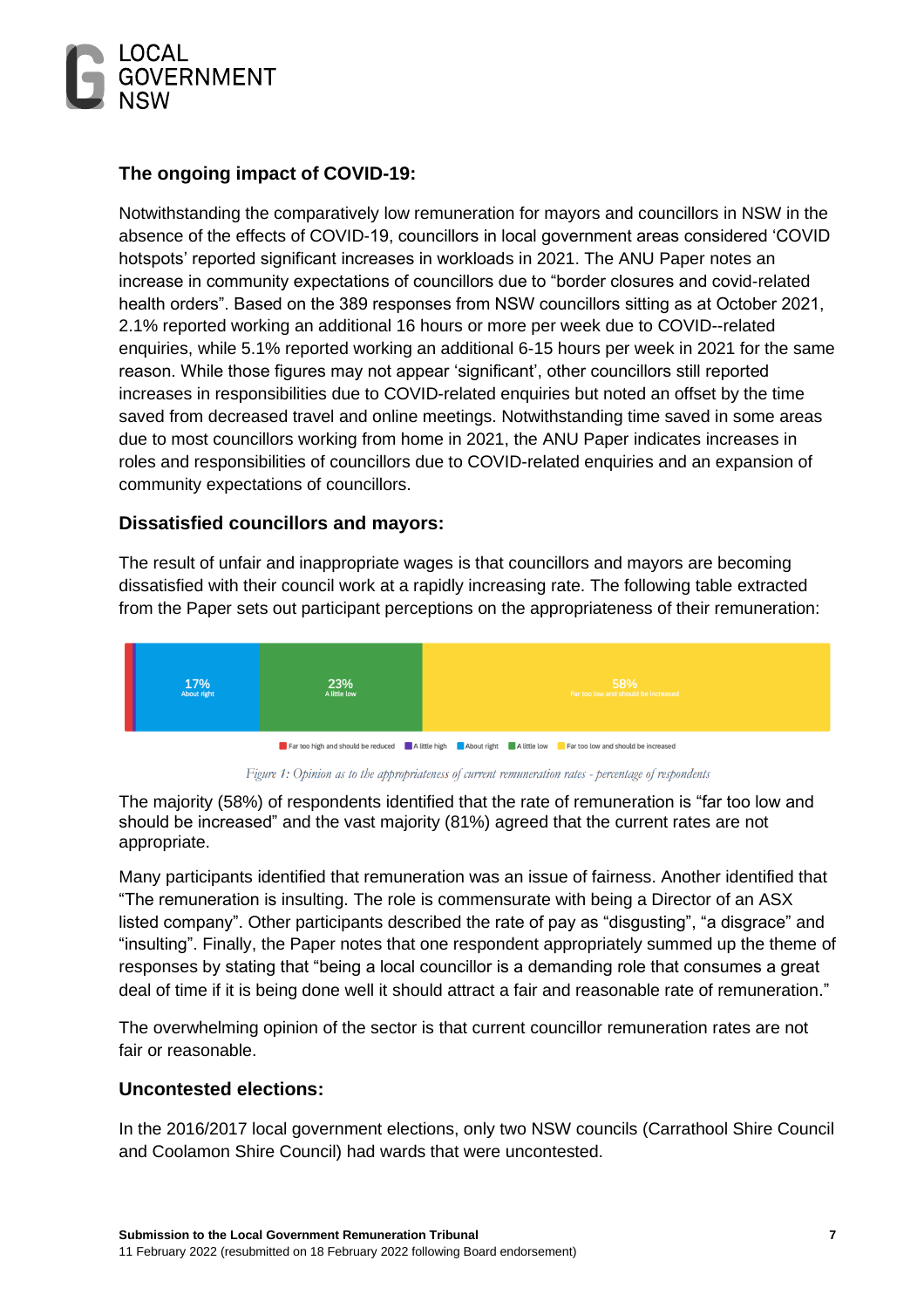

In the 2021 elections, 14 councils were either entirely uncontested or had less candidates than positions or had wards that were uncontested or had less candidates than positions (see the table below). For what is likely to be the first occurrence in NSW's history, a mayoral position was also uncontested. Furthermore, the uncontested election for Shellharbour City Council identifies that uncontested elections are no longer reserved for regional and remote areas.

The extent of uncontested elections in 2021 identifies how increasingly unattractive it is to become or remain a mayor or councillor in NSW.

| <b>Council (number of wards)</b> | <b>Uncontested</b>                                                                                      |
|----------------------------------|---------------------------------------------------------------------------------------------------------|
| Bourke (undivided)               | Uncontested                                                                                             |
| Carrathool (3 wards)             | Ward B uncontested                                                                                      |
| Cobar (undivided)                | Uncontested (only 11 candidates for 12<br>positions)                                                    |
| Dungog (3 wards)                 | Mayoral position uncontested (1 candidate<br>only)                                                      |
| Greater Hume (3 wards)           | East Ward uncontested                                                                                   |
| Kyogle (3 wards)                 | A Ward uncontested                                                                                      |
| Lachlan (5 wards)                | A, B, C and D wards uncontested.                                                                        |
| Lockhart (3 wards)               | C Ward uncontested                                                                                      |
| Murray River (wards)             | All three wards uncontested. Two of the<br>three wards only have two candidates for<br>three positions. |
| Narromine (undivided)            | Uncontested                                                                                             |
| Shellharbour (4 wards)           | Ward D uncontested                                                                                      |
| Tenterfield (5 wards)            | Wards A, B, C and E uncontested. Two<br>wards have only one candidate for two<br>positions.             |
| Walcha (4 wards)                 | Wards A and C uncontested                                                                               |
| Warren (4 wards)                 | Ward C uncontested.                                                                                     |

## <span id="page-8-0"></span>**Market Comparability**

This part identifies that remuneration for councillors and mayors is significantly insufficient when compared to comparable roles in NSW and identical roles in Queensland.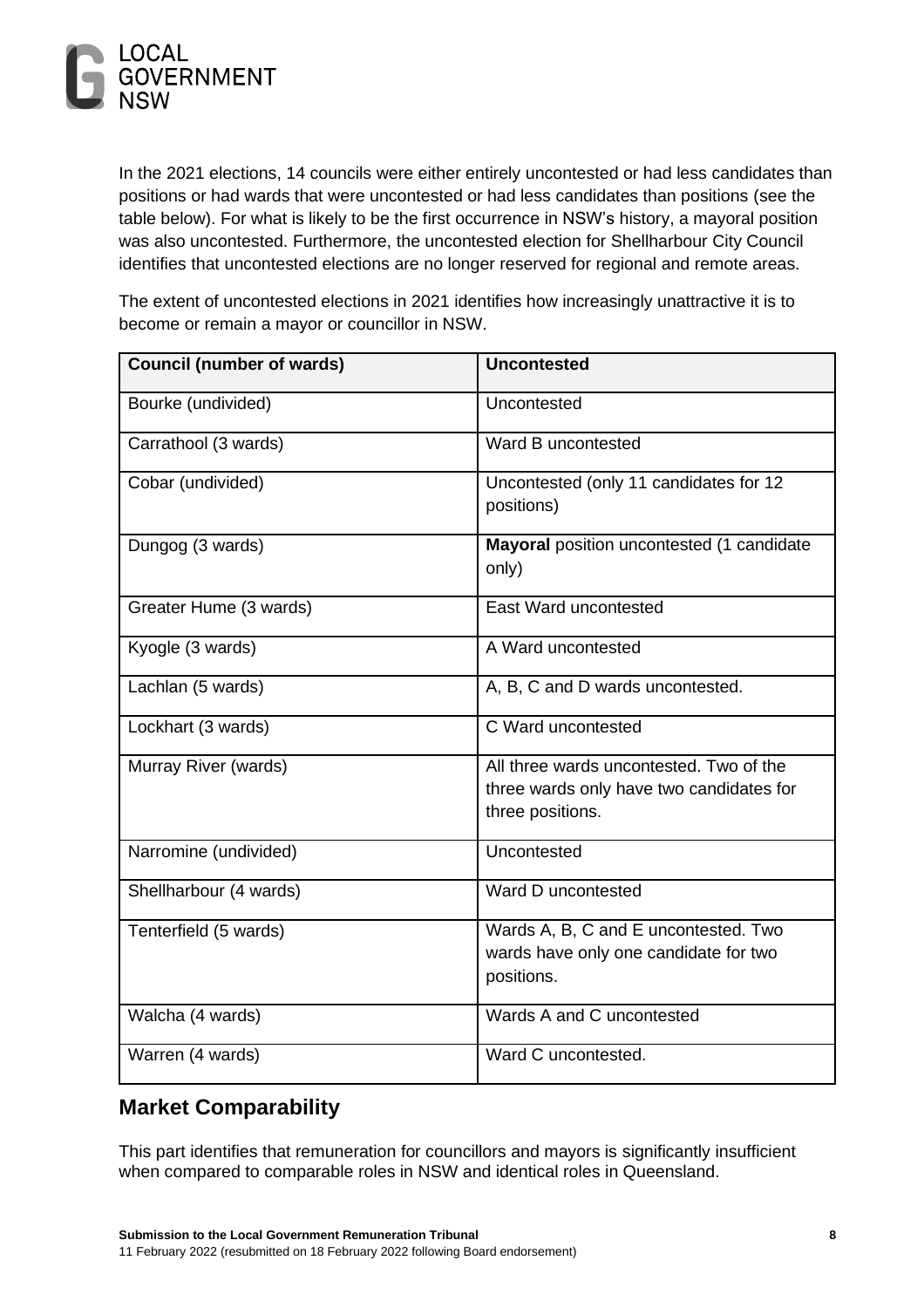

Comparisons will be made between the following:

- Fees paid to mayors and councillors elected in NSW and those paid to chairpersons/directors of government bodies and not-for-profit organisations;
- Fees paid to mayors and councillors in NSW and those paid to mayors and councillors in QLD;
- Fees paid to mayors in NSW and those paid to NSW State MPs.

## <span id="page-9-0"></span>**Comparison of fees paid to NSW mayors/councillors and fees paid to chairperson/directors of government bodies and not-for-profit organisations:**

LGNSW submits that the roles and responsibilities of mayors and councillors set out in sections 226 and 232 of the Act are directly comparable with those of the directors of government bodies and board chairpersons and directors under chapter 2D.1 of the Corporations Act 2001 (Cth).

With respect to data collected in connection with government bodies and not-for-profit organisations, this part refers to the 2021 Australian Board Remuneration Survey Report (the "Australian Board Survey"), a copy of which is attached and marked "**Annexure B**". The Australian Board Survey collected data from 1070 boards in Australia, including boards presiding over government bodies and not-for-profit organisations $4$ .

In assessing the appropriateness of mayoral and councillor remuneration in NSW, LGNSW has extracted from the Australian Board Survey the average remuneration for chairpersons and directors of two government bodies and two not-for-profit organisations. The example bodies were selected on the basis of their comparable full-time equivalent employees (FTE) and total revenue with four corresponding councils in NSW.

LGNSW submits that the remuneration for chairpersons and directors of government bodies, which are reported below, do not include government performance bonuses. The Australian Board Survey reported that half of the managing directors for government bodies surveyed could receive a performance bonus, of which those directors reportedly received an additional 17% remuneration on average.<sup>5</sup> Moreover, the below figures represent the **average** remuneration for comparable bodies/organisations against the **maximum** fees payable to mayors and councillors in NSW. While the below figures are alarming, LGNSW reminds the Tribunal that the figures do not represent the greatest disparity that exists between remuneration of mayors and councillors in NSW and their counterparts in other sectors.

*Woollahra Council and a Government Body (comparable by total number of full-time employees)*

| <b>Position</b> | <b>Total No. Full-Time</b> | Average      | Maximum      |
|-----------------|----------------------------|--------------|--------------|
|                 | <b>Employees</b>           | Remuneration | Remuneration |

<sup>4</sup> *Australian Board Remuneration Survey Report,* published by McGuirk Management Consultants Pty Ltd., 2021.

<sup>5</sup> Ibid, p 91.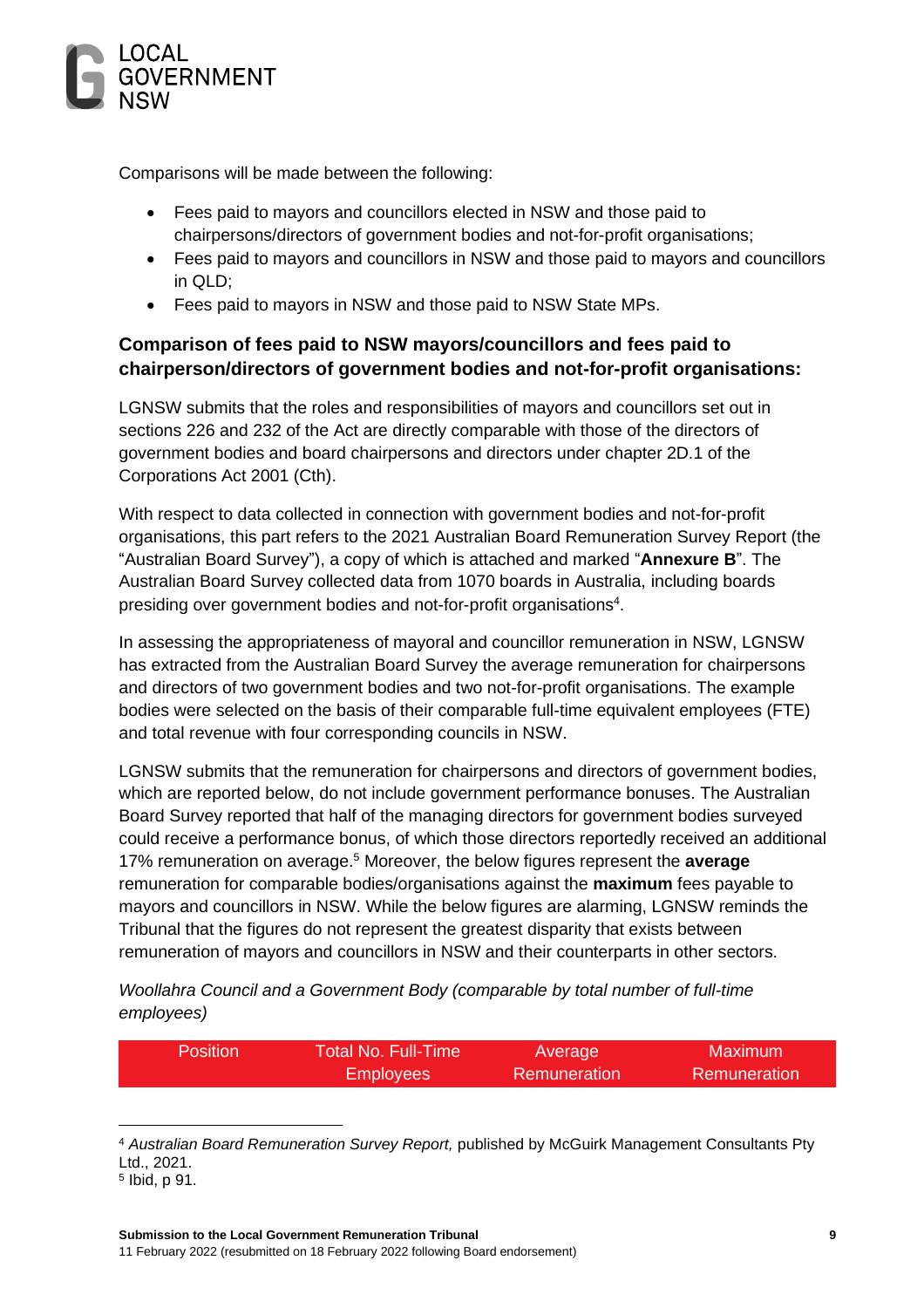

| $Chairman -$                                                                     | 301-400 | \$98,768                                                                         |          |
|----------------------------------------------------------------------------------|---------|----------------------------------------------------------------------------------|----------|
| <b>Government Body</b>                                                           |         |                                                                                  |          |
| Mayor - Woollahra                                                                | 400     |                                                                                  | \$65,800 |
| Council                                                                          |         |                                                                                  |          |
|                                                                                  |         | Difference in the average remuneration paid to the Chairman of a Government body |          |
|                                                                                  |         | and the maximum fee payable to the Mayor of Woollahra Council: \$32,968          |          |
| Director-                                                                        | 301-400 | \$45,805                                                                         |          |
| <b>Government Body</b>                                                           |         |                                                                                  |          |
| Councillor-                                                                      | 400     |                                                                                  | \$20,690 |
| <b>Woollahra Council</b>                                                         |         |                                                                                  |          |
| Difference in the average remuneration paid to the Director of a Government body |         |                                                                                  |          |
| and the maximum fee payable to a Councillor of Woollahra Council: \$25,115       |         |                                                                                  |          |

*Waverley Council and a Government Body (comparable by total revenue)*

| <b>Position</b>                                                                                                                                               | <b>Total Revenue</b> | Average<br><b>Remuneration</b> | Maximum<br><b>Remuneration</b> |
|---------------------------------------------------------------------------------------------------------------------------------------------------------------|----------------------|--------------------------------|--------------------------------|
| Chairman-                                                                                                                                                     | \$120M-160M          | \$100,344                      |                                |
| <b>Government Body</b>                                                                                                                                        |                      |                                |                                |
| <b>Mayor - Waverley</b>                                                                                                                                       | \$147.6M             |                                | \$65,800                       |
| Council                                                                                                                                                       |                      |                                |                                |
| Difference in the average remuneration paid to the Chairman of a Government body                                                                              |                      |                                |                                |
| and the maximum fee payable to the Mayor of Waverley Council: \$34,544                                                                                        |                      |                                |                                |
| Director-                                                                                                                                                     | \$120M-160M          | \$45,772                       |                                |
| <b>Government Body</b>                                                                                                                                        |                      |                                |                                |
| Councillor-                                                                                                                                                   | \$147.6M             |                                | \$20,690                       |
| <b>Waverley Council</b>                                                                                                                                       |                      |                                |                                |
| Difference in the average remuneration paid to the Director of a Government body<br>and the maximum fee payable to a Councillor of Waverley Council: \$25,082 |                      |                                |                                |

*Bellingen Council and a NFP (comparable by total number of full-time employees)*

| <b>Position</b>                                                                      | <b>Total No. Full-Time</b>                                      | Average             | <b>Maximum</b> |  |
|--------------------------------------------------------------------------------------|-----------------------------------------------------------------|---------------------|----------------|--|
|                                                                                      | <b>Employees</b>                                                | <b>Remuneration</b> | Remuneration   |  |
| <b>Chairman - NFP</b>                                                                | 101-150                                                         | \$56,186            |                |  |
| Mayor - Bellingen                                                                    | 134                                                             |                     | \$39,460       |  |
| <b>Council</b>                                                                       |                                                                 |                     |                |  |
| Difference in the average remuneration paid to the Chairman of a NFP and the         |                                                                 |                     |                |  |
|                                                                                      | maximum fee payable to the Mayor of Bellingen Council: \$16,726 |                     |                |  |
| Director - NFP                                                                       | 101-150                                                         | \$26,720            |                |  |
| Councillor-                                                                          | 134                                                             |                     | \$12,400       |  |
| <b>Bellingen Council</b>                                                             |                                                                 |                     |                |  |
| Difference in the average remuneration paid to the Director of a NFP and the maximum |                                                                 |                     |                |  |
| fee payable to a Councillor of Bellingen Council: \$14,320                           |                                                                 |                     |                |  |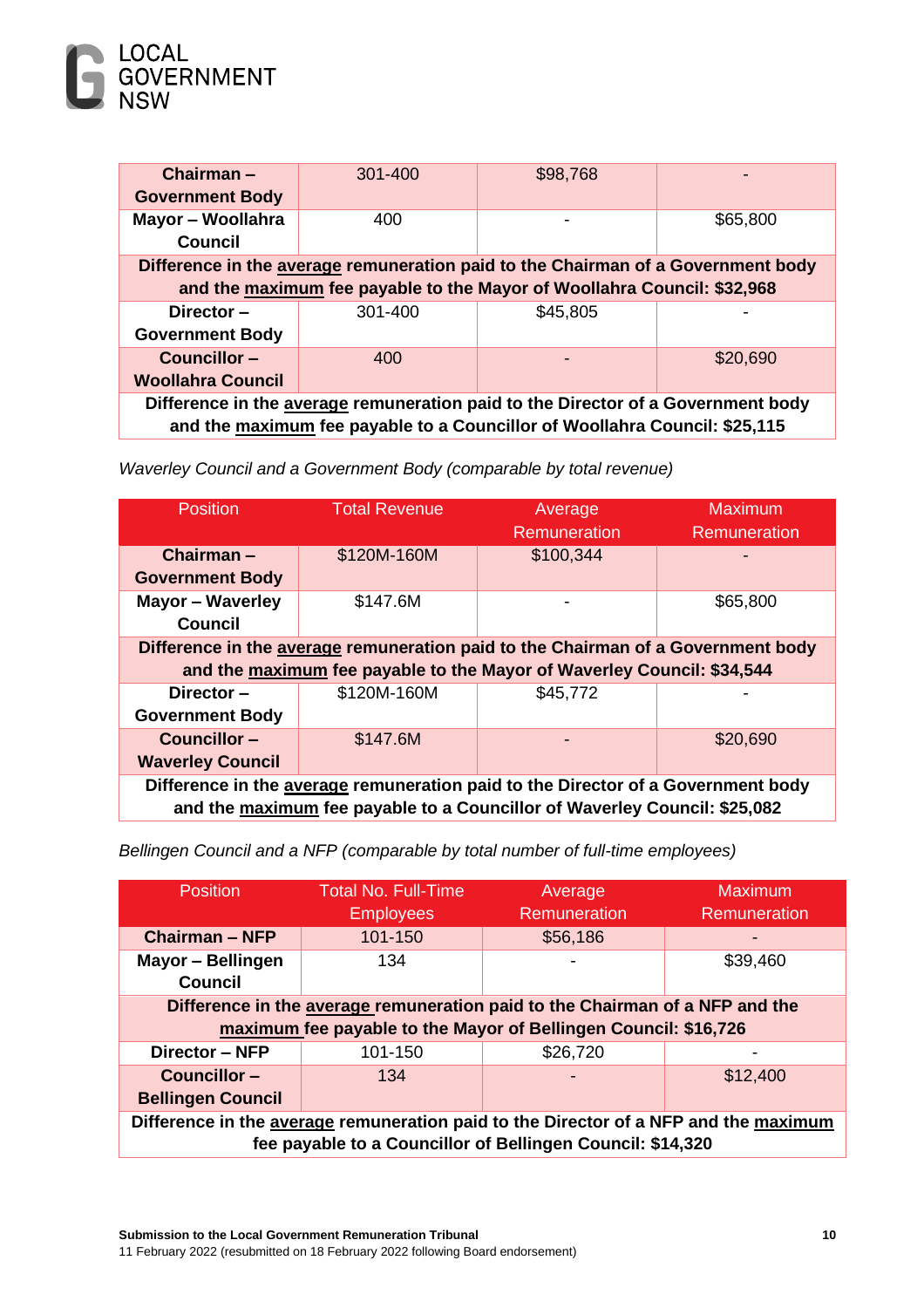

| <b>Position</b>                                                                                                                                   | <b>Total Revenue</b> | Average<br><b>Remuneration</b>                         | <b>Maximum</b><br><b>Remuneration</b> |
|---------------------------------------------------------------------------------------------------------------------------------------------------|----------------------|--------------------------------------------------------|---------------------------------------|
| <b>Chairman - NFP</b>                                                                                                                             | \$40M-80M            | \$58,682                                               |                                       |
| <b>Mayor - Hilltops</b><br><b>Council</b>                                                                                                         | \$67.5M              |                                                        | \$39,460                              |
| Difference in the average remuneration paid to the Chairman of a NFP and the maximum                                                              |                      |                                                        |                                       |
|                                                                                                                                                   |                      | fee payable to the Mayor of Hilltops Council: \$19,222 |                                       |
| Director - NFP                                                                                                                                    | \$40M-80M            | \$28,015                                               |                                       |
| <b>Councillor - Hilltops</b><br><b>Council</b>                                                                                                    | \$67.5M              |                                                        | \$12,400                              |
| Difference in the average remuneration paid to the Director of a NFP and the maximum<br>fee payable to a Councillor of Hilltops Council: \$15,615 |                      |                                                        |                                       |

*Hilltops Council and a NFP (comparable by total revenue)*

*Note: All figures listed with respect to NSW councils are collected from the Office of Local Government<sup>6</sup> . All figures listed with respect to government bodies and not-for-profits are collected from the Australian Board Survey.* 

The data above identifies the inadequacy of mayoral and councillor remuneration in NSW in comparison to equivalent roles in other sectors. The average remuneration of the directors and chairpersons of NFPs and government bodies with comparable FTEs and total revenue is far in excess of the maximum remuneration of mayors and councillors in NSW. It is simply inappropriate that the maximum fee payable to mayors and councillors in some councils falls short (in some cases by more than 50%) of the average remuneration of government bodies that have a similar total revenue.

Should the Tribunal consider the actual fees paid to chairpersons and directors, rather than the average, not-for-profits such as the organisation compared to Hilltops Council (total revenue \$40M-80M) paid their chairpersons up to \$111,848. A mayor of a council with a similar total revenue would receive \$72,388 less than their not-for-profit counterpart.

### <span id="page-11-0"></span>**Comparison of fees paid to NSW mayors/councillors and QLD mayors/councillors:**

LGNSW submits that the most comparable sector to NSW local government is that of local government in Queensland. To determining councillor remuneration, the QLD Remuneration Commission must have regard to the size, geographical and environmental terrain, and population of local government areas, as well as any other matters of local government that the Commission sees fit.<sup>7</sup> The Act, pursuant to s 240, provides almost identical factors to be considered when determining council categories for the purpose of remuneration of councillors. Further, there are clear similarities, if not a mirror effect, between the

<sup>6</sup> Office of Local Government, *Time Series Data, 2019-20* (Web Page, December 2021) [<Office of Local](https://www.olg.nsw.gov.au/public/about-councils/comparative-council-information/your-council-report/)  Government - [Time Series Data 2019-20>](https://www.olg.nsw.gov.au/public/about-councils/comparative-council-information/your-council-report/).

<sup>7</sup> s 242, *Local Government Regulation 2012* (QLD).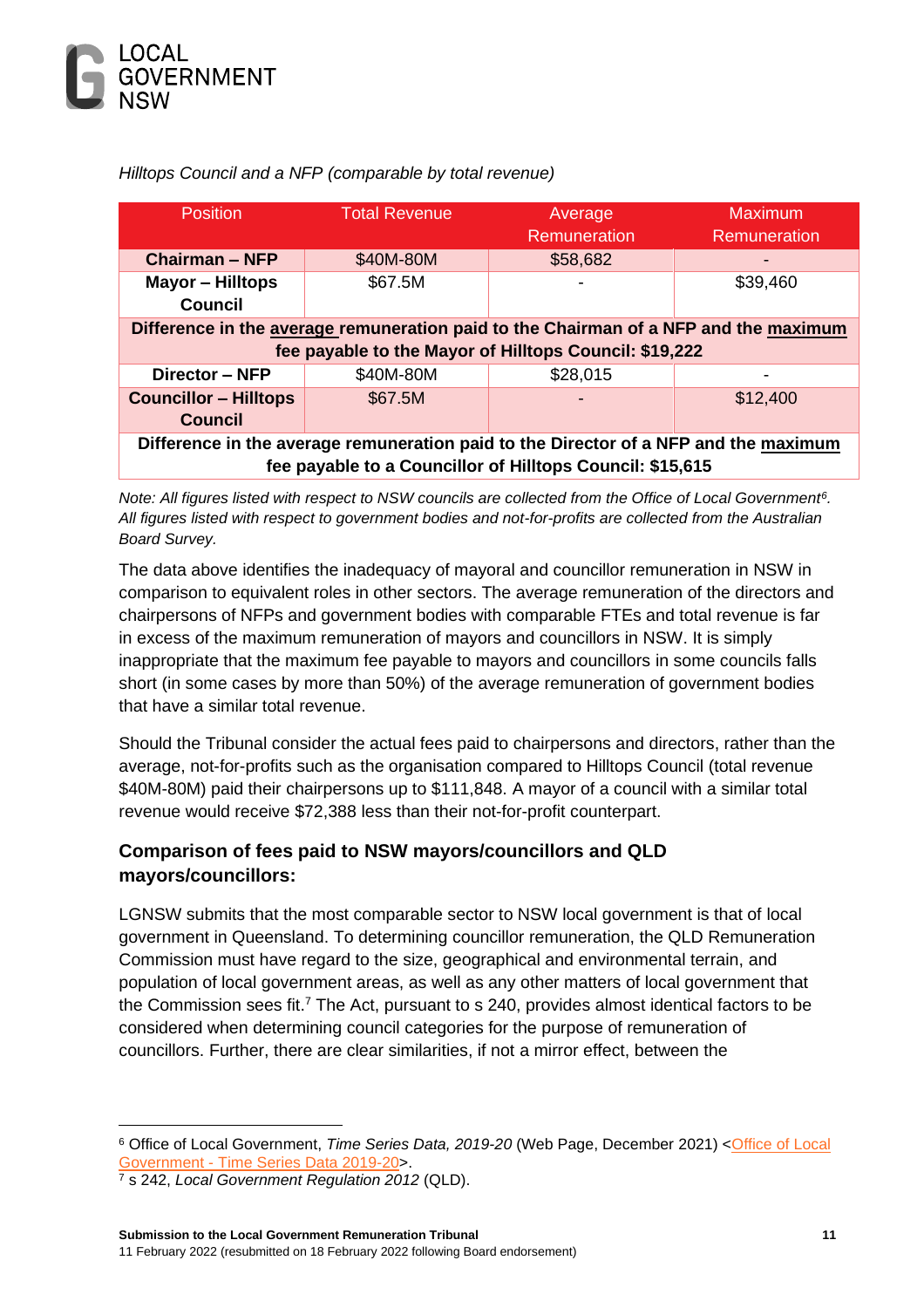

responsibilities of mayors and councillors under s 12 of the *Local Government Act 2009* (QLD) and ss. 226 and 232 of the Act.

LGNSW has extracted data relating to four councils in NSW and QLD below, comparable by total number of full-time employees and or total revenue. Unlike the data presented above with respect to governing bodies and not-for-profits, remuneration for mayors and councillors in QLD are capped. This results in a more precise comparison between the maximum remuneration of such position holders in QLD and NSW. Ultimately, the comparison reveals an unacceptable disparity for elective representatives whose roles and responsibilities, and the nature of the bodies for which they govern, are almost entirely the same.

*All figures listed with respect to NSW councils are collected from the Office of Local Government.<sup>8</sup> All figures listed with respect to QLD councils are collected from the QLD Department of Local Government, Racing and Multicultural Affairs.<sup>9</sup>*

*Burwood Council (NSW) and Maranoa Regional Council (QLD) (comparable by total revenue)*

| <b>Position</b>                                                                                                                                               | <b>Total Revenue</b> | <b>Maximum Remuneration</b> |  |
|---------------------------------------------------------------------------------------------------------------------------------------------------------------|----------------------|-----------------------------|--|
| <b>Mayor - Maranoa Regional</b><br><b>Council</b>                                                                                                             | \$86M                | \$133,196                   |  |
| <b>Mayor - Burwood Council</b>                                                                                                                                | \$84.8M              | \$65,800                    |  |
| Difference in the maximum fee payable to the Mayor of Maranoa Regional Council and<br>the maximum fee payable to the Mayor of Burwood Council: \$67,396       |                      |                             |  |
| <b>Councillor - Maranoa</b><br><b>Regional Council</b>                                                                                                        | \$86M                | \$70,759                    |  |
| <b>Councillor - Burwood</b><br><b>Council</b>                                                                                                                 | \$84.8M              | \$20,690                    |  |
| Difference in the maximum fee payable to a Councillor of Maranoa Regional Council and<br>the maximum fee payable to a Councillor of Burwood Council: \$50,069 |                      |                             |  |

*Snowy Valleys Council (NSW) and Carpenteria Shire Council (QLD) (comparable by total number of full-time employees)*

| <b>Position</b>                                    | Total No. Full-Time<br><b>Employees</b> | <b>Maximum Remuneration</b> |
|----------------------------------------------------|-----------------------------------------|-----------------------------|
| <b>Mayor - Carpentaria Shire</b><br><b>Council</b> | 103                                     | \$108,222                   |
| <b>Mayor - Snowy Valleys</b><br><b>Council</b>     | 107                                     | \$39,460                    |

<sup>8</sup> Office of Local Government, *Time Series Data, 2019-20* (Web Page, December 2021) < [Office of Local](https://www.olg.nsw.gov.au/public/about-councils/comparative-council-information/your-council-report/)  Government - [Time Series Data 2019-20>](https://www.olg.nsw.gov.au/public/about-councils/comparative-council-information/your-council-report/).

<sup>9</sup> Department of Local Government, Racing and Multicultural Affairs, Queensland Local Government Comparative Data 2019-20 (Web Page, December 2021) < [Department of Local Government, Racing](https://www.dlgrma.qld.gov.au/resources/plans-strategies-and-reports/local-government-comparative-reports)  and Multicultural Affairs - [Comparative Data 2019-20>](https://www.dlgrma.qld.gov.au/resources/plans-strategies-and-reports/local-government-comparative-reports).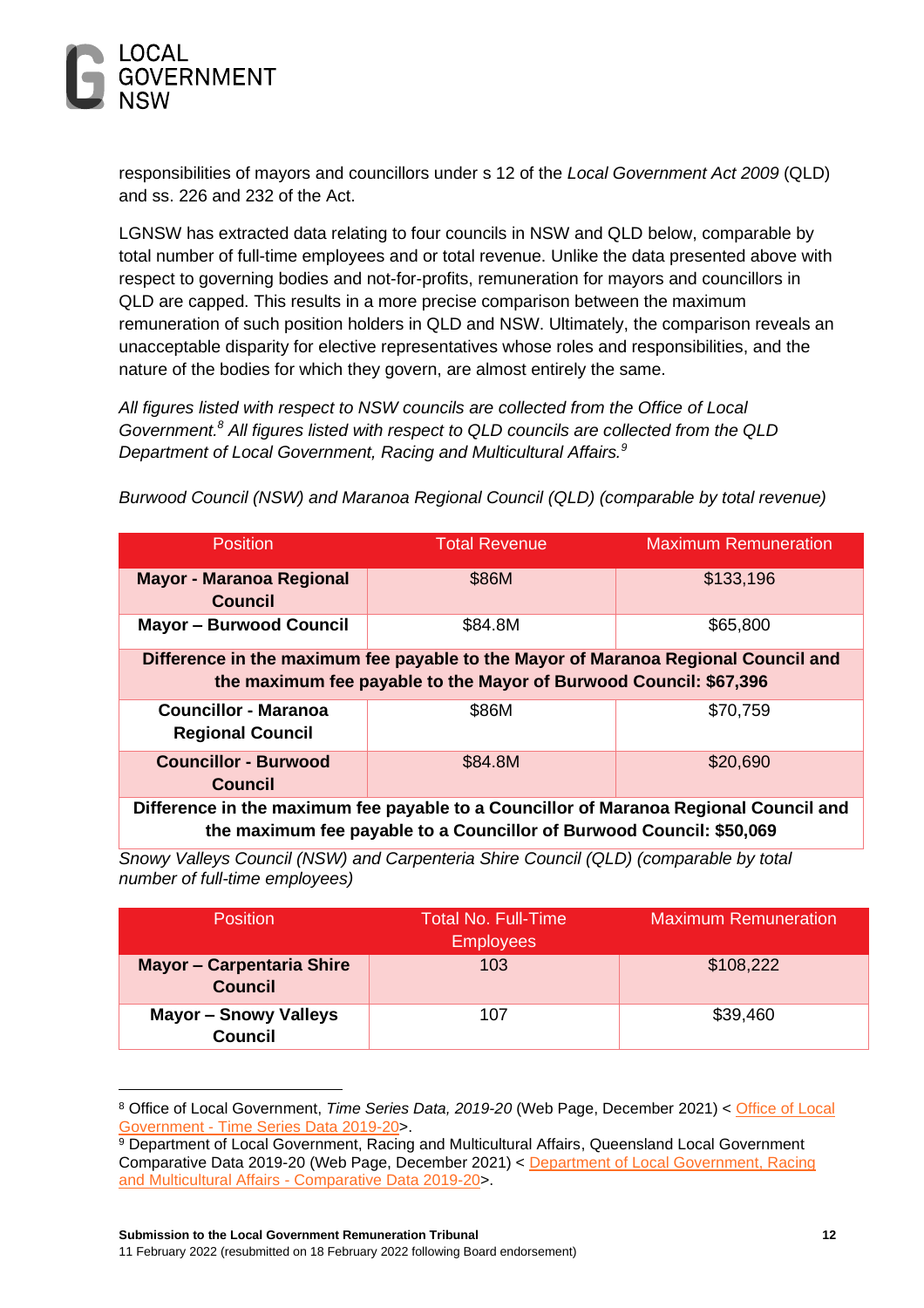

| Difference in the maximum fee payable to the Mayor of Carpentaria Shire Council and the<br>maximum fee payable to the Mayor of Snowy Valleys Council: \$68,762       |     |          |  |  |
|----------------------------------------------------------------------------------------------------------------------------------------------------------------------|-----|----------|--|--|
| \$54,110<br><b>Councillor - Carpentaria</b><br>103<br><b>Shire Council</b>                                                                                           |     |          |  |  |
| <b>Councillor - Snowy Valleys</b><br><b>Council</b>                                                                                                                  | 107 | \$12,400 |  |  |
| Difference in the maximum fee payable to a Councillor of Carpentaria Shire Council and<br>the maximum fee payable to a Councillor of Snowy Valleys Council: \$41,710 |     |          |  |  |

*City of Newcastle (NSW) and Redland City Council (QLD) (comparable by total revenue and total number of full-time employees)*

| <b>Position</b>                                                                                                                                             | <b>Total Revenue</b>                                                                                                                                  | <b>Total No. Full Time</b><br><b>Employees</b> | <b>Maximum</b><br><b>Remuneration</b> |  |
|-------------------------------------------------------------------------------------------------------------------------------------------------------------|-------------------------------------------------------------------------------------------------------------------------------------------------------|------------------------------------------------|---------------------------------------|--|
| <b>Mayor - Redland</b><br><b>City Council</b>                                                                                                               | \$286.4M                                                                                                                                              | 959                                            | \$183,143                             |  |
| Mayor - City of<br><b>Newcastle</b>                                                                                                                         | \$326.3M                                                                                                                                              | 1056                                           | \$134,480                             |  |
|                                                                                                                                                             | Difference in the maximum fee payable to the Mayor of Redland City Council and the<br>maximum fee payable to the Mayor of City of Newcastle: \$48,663 |                                                |                                       |  |
| <b>Councillor - Redland</b><br><b>City Council</b>                                                                                                          | \$286.4M                                                                                                                                              | 959                                            | \$108,220                             |  |
| <b>Councillor - City of</b><br><b>Newcastle</b>                                                                                                             | \$326.3M                                                                                                                                              | 1056                                           | \$32,680                              |  |
| Difference in the maximum fee payable to a Councillor of Redland City Council and the<br>maximum fee payable to a Councillor of City of Newcastle: \$75,542 |                                                                                                                                                       |                                                |                                       |  |

*Lake Macquarie City Council (NSW) and Cairns Regional Council (QLD) (comparable by total revenue and total number of full-time employees)*

| <b>Position</b>                                                                                                                                                    | <b>Total Revenue</b> | <b>Total No. Full Time</b><br><b>Employees</b> | <b>Maximum</b><br><b>Remuneration</b> |
|--------------------------------------------------------------------------------------------------------------------------------------------------------------------|----------------------|------------------------------------------------|---------------------------------------|
| <b>Mayor - Cairns</b><br><b>Regional Council</b>                                                                                                                   | \$313.2M             | 1189                                           | \$183,143                             |
| Mayor - Lake<br><b>Macquarie City</b><br><b>Council</b>                                                                                                            | \$299.3M             | 1123                                           | \$134,480                             |
| Difference in the maximum fee payable to the Mayor of Cairns Regional Council and the<br>maximum fee payable to the Mayor of Lake Macquarie City Council: \$48,663 |                      |                                                |                                       |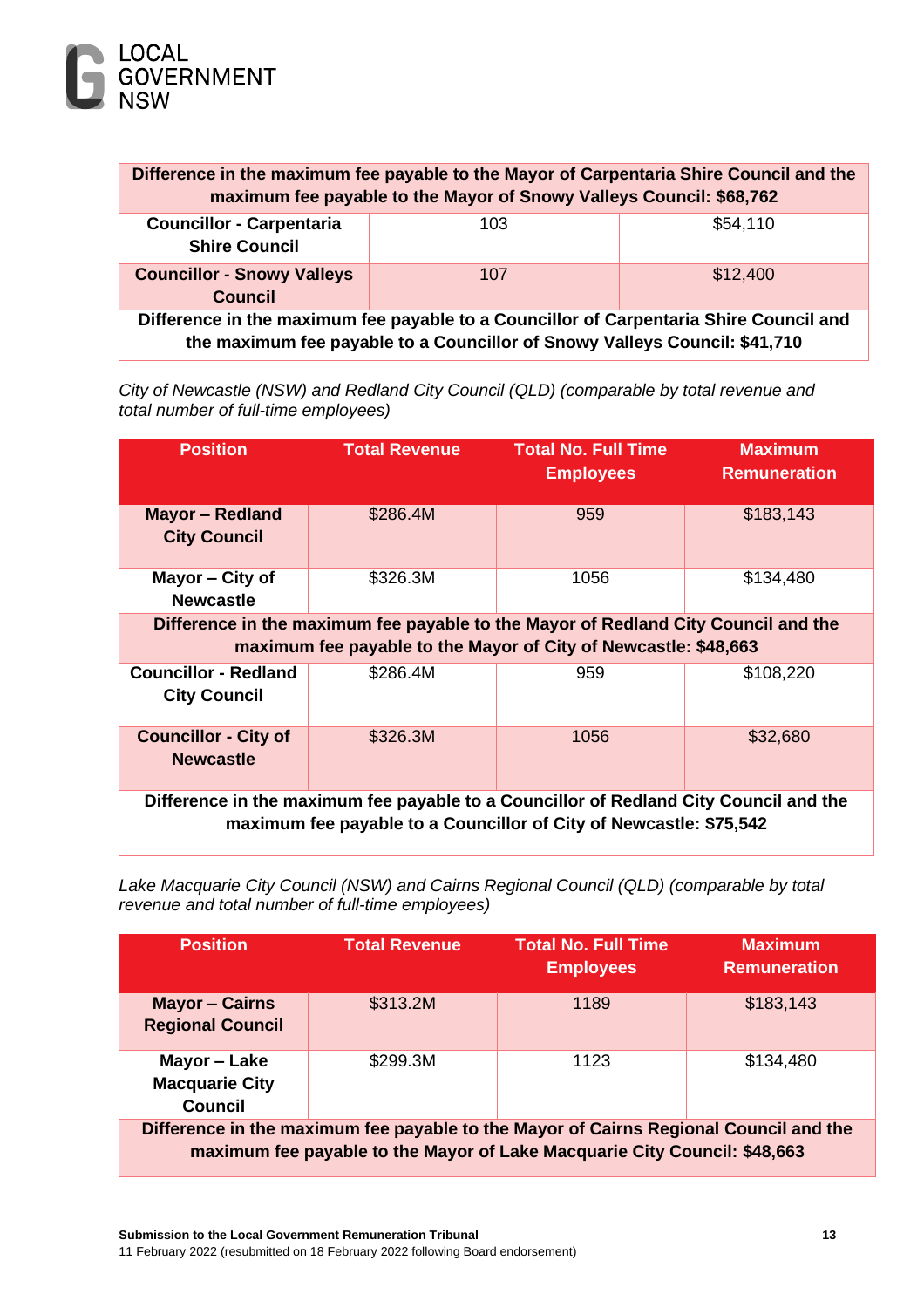

| <b>Councillor - Cairns</b><br><b>Regional Council</b>                                                                                                                    | \$313.2M | 1189 | \$108,220 |
|--------------------------------------------------------------------------------------------------------------------------------------------------------------------------|----------|------|-----------|
| <b>Councillor - Lake</b><br><b>Macquarie City</b><br><b>Council</b>                                                                                                      | \$299.3M | 1123 | \$32,680  |
| Difference in the maximum fee payable to a Councillor of Cairns Regional Council and the<br>maximum fee payable to a Councillor of Lake Macquarie City Council: \$75,542 |          |      |           |

Mayors and councillors in NSW fall drastically short of their QLD counterparts in every comparison. In Burwood Council and Snowy Valleys Council, the maximum fee payable to a mayor is over \$65,000 less than their respective QLD counterpart. Councillors in the same comparisons fall short of their QLD counterparts by between \$50,000 (Burwood) and \$40,000 (Snowy Valleys).

Where both the total number of full-time employees and total revenue of councils are comparable, there is an even greater disparity between the remuneration paid for mayors and councillors in either state. Despite City of Newcastle reporting an extra \$40M in total revenue against Redland City Council, and employing a greater number of full-time employees, the maximum mayoral fee payable is nearly \$50,000 less, and the maximum councillor fees payable are \$75,000 less. As is also the case with respect to Lake Macquarie City Council and Cairns Regional Council, the maximum fee payable to a NSW councillor is less than a third of the maximum fee payable to a councillor in QLD.

### <span id="page-14-0"></span>**Comparison of fees paid to NSW mayors/councillors and the salaries of NSW MPs:**

It is LGNSW's long-held view that the roles and responsibilities of mayors and councillors in NSW, and the bodies which they govern, are comparable to those of NSW Members of Parliament ('MPs'). MPs serve to exercise the collective functions of the NSW parliament and fulfil personal responsibilities as elected representatives of their electorate. Like the functions of mayors and councillors, elected MPs are expected to meet with representatives of local organisations and businesses, support the provision of services through the allocation of funding, attend and support local meetings and functions, and fulfil further obligations with respect to the operation of parliament.

LGNSW submits that mayor and councillor accountability to the financial, regulatory, and administrative functions of councils are comparable by nature and expectations. The base salary for NSW MPs remains at \$169,192, following a zero per cent increase in the last financial year. <sup>10</sup> However, this base salary does not account for an electoral allowance (\$67,960) and an office-holder allowance (minimum \$2,030), both of which are paid as an annual fee. <sup>11</sup> Notwithstanding other allowances payable in circumstances to MPs, including

<sup>&</sup>lt;sup>10</sup> 'Annual Report and Determination', Parliamentary Remuneration Tribunal, 15 June 2021.  $11$  Ibid.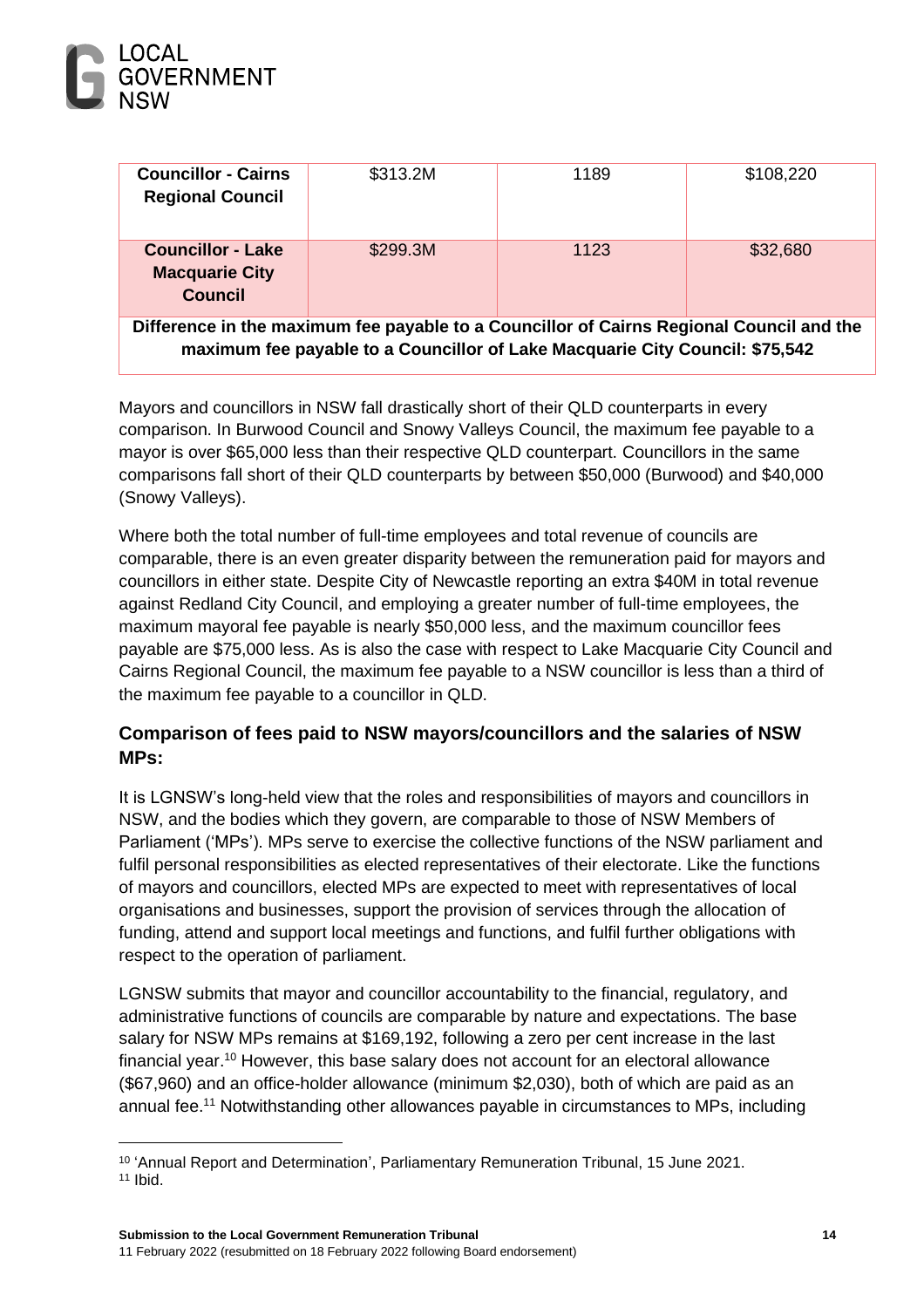

travel allowances, committee allowances, communications allowances, and skills and development allowances, the minimum fee payable to a NSW MP amounts to \$239,182. 12

The below graph displays the maximum fee payable to mayors per each category of council in NSW against the minimum fee payable to NSW MPs (\$239,000).



*Note: All figures listed with respect to NSW councils are collected from the Office of Local Government.<sup>13</sup> All figures listed with respect to NSW MPs are collected from the Parliamentary Remuneration Tribunal, Annual Report and Determination, 15 June 2021.*

LGNSW submits that the above graph again indicates the inadequacy of mayoral fees payable in NSW. Notably, the only maximum fee payable to a mayor in NSW that exceeds the minimum fee payable to NSW MPs is the mayor of City of Sydney. Mayors of every other category of council in NSW can only receive a maximum fee which is less than the minimum fee payable to NSW MPs. The disparity between NSW MPs and elected councillors in NSW would be far greater. When considering the work that mayors and councillors perform, LGNSW submits that this comparison is further evidence of the inadequacy of remuneration for elected representatives in the NSW local government sector.

# <span id="page-15-0"></span>**Conclusion:**

It is LGNSW's long held and strong position that the remuneration paid to mayors and councillors bears no relationship to the level of responsibility and accountability involved and time commitment required to perform these roles to the standard that communities and

<sup>&</sup>lt;sup>12</sup> 'Annual Report and Determination', Parliamentary Remuneration Tribunal, 15 June 2021.

<sup>&</sup>lt;sup>13</sup> Office of Local Government, *Time Series Data, 2019-20* (Web Page, December 2021) < Office of Local Government - [Time Series Data 2019-20>](https://www.olg.nsw.gov.au/public/about-councils/comparative-council-information/your-council-report/).